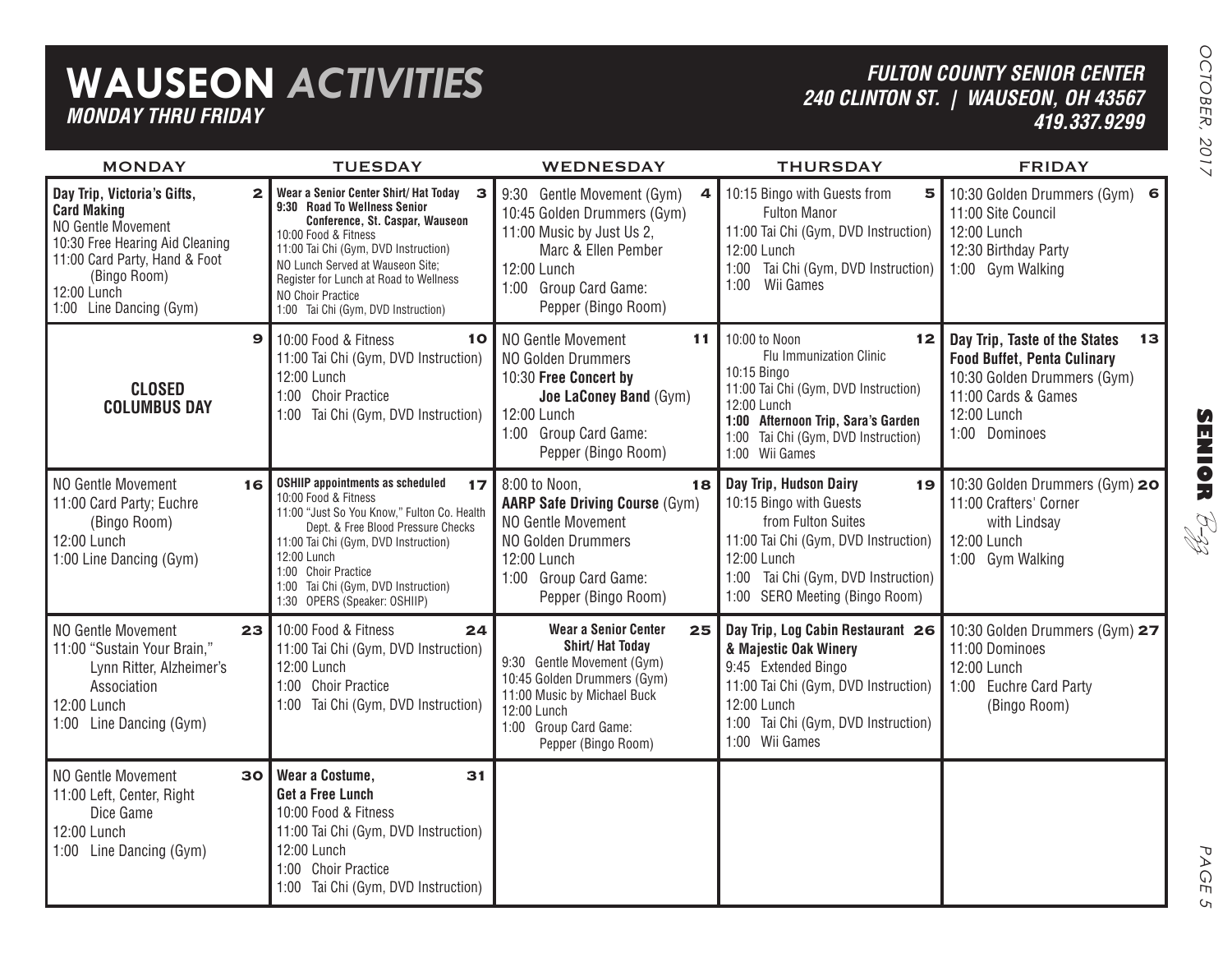# *ARCHBOLD - SCOUT CABIN MON., WED., & FRI.*

# **ARCHBOLD / FAYETTE** *ACTIVITIES*

*FAYETTE - FAMILY LIFE CENTER TUES., & THURS.*

| <b>MONDAY</b>                                                                                                                       | <b>TUESDAY</b>                                                                                                                                                                                                                   | <b>WEDNESDAY</b>                                                                                                                                               | <b>THURSDAY</b>                                                                                                                                                                                          | <b>FRIDAY</b>                                                                                                                                           |
|-------------------------------------------------------------------------------------------------------------------------------------|----------------------------------------------------------------------------------------------------------------------------------------------------------------------------------------------------------------------------------|----------------------------------------------------------------------------------------------------------------------------------------------------------------|----------------------------------------------------------------------------------------------------------------------------------------------------------------------------------------------------------|---------------------------------------------------------------------------------------------------------------------------------------------------------|
| Day Trip, Victoria's Gifts,<br>$\mathbf{2}$<br><b>Card Making</b><br>11:00 Left Center Right Dice Game<br>12:00 Lunch<br>1:00 Cards | <b>Wear a Senior Center</b><br>3<br><b>Shirt/Hat Today</b><br>9:30 Road to Wellness Senior<br>Conference, St. Caspar<br>Parish, Wauseon<br><b>Fayette Site is Closed</b>                                                         | 9:30<br>Toe Nail Clinic,<br>4<br>by appointment<br>11:00 "Just So You Know,"<br>& Free BP Checks, Fulton<br>Co. Health Dept.<br>12:00 Lunch<br>1:00 Word Games | 10:00 Site Council & Nutrition<br>5<br><b>Education</b> ; Prepare Your<br>Pantry for Winter<br>10:30 Bingo<br>12:00 Lunch & Birthday Cake<br>1:00 Puzzles                                                | 10:00 Site Council & Nutrition<br>6<br><b>Education</b> ; Prepare Your<br>Pantry for Winter<br>10:30 Bingo<br>12:00 Lunch & Birthday Cake<br>1:00 Games |
| $\mathbf{9}$<br><b>CLOSED</b><br><b>COLUMBUS DAY</b>                                                                                | 11:00 "Crafters' Corner," with<br><b>10</b><br>Lindsay, Whitehouse<br><b>Country Manor</b><br>12:00 Lunch<br>1:00 Word Games                                                                                                     | 11:00 "Sustain Your Brain,"<br>11<br>Lynn Ritter, Alzheimer's<br>Association<br>12:00 Lunch<br>1:00 Puzzles                                                    | Afternoon Trip, Sara's Garden 12<br>10:30 Bingo<br>12:00 Lunch<br>1:00 Games                                                                                                                             | Day Trip, Taste of the States<br>13 <sub>1</sub><br><b>Food Buffet, Penta Culinary</b><br>10:30 Bingo<br>12:00 Lunch<br>1:00 Cards                      |
| 11:00 Dulcimer Music,<br>16<br><b>Vickie Halsey</b><br>12:00 Lunch<br>1:00 Cards & Games                                            | Toe Nail Clinic,<br>9:30<br>17<br>by appointment<br>11:00 "Just So You Know," & Free BP<br>Checks, Fulton Co. Health Dept.<br>12:00 Lunch<br>1:00 Puzzles<br>2:00 - 5:30 Flu Immunization Clinic<br>with Fulton Co. Health Dept. | 11:00 Left Center Right<br>18<br>Dice Game<br>12:00 Lunch<br>1:00 Games                                                                                        | Day Trip, Hudson Dairy<br>19<br>10:30 Bingo<br>12:00 Lunch<br>1:00 Cards                                                                                                                                 | 10:30 Bingo<br>20<br>12:00 Lunch<br>1:00 Word Games                                                                                                     |
| 11:00 Corn Hole<br>23<br>12:00 Lunch<br>1:00 Puzzles                                                                                | 11:00 "Owls" & Local Nature.<br>24<br>Amanda Podach, OSU<br><b>Extension Office</b><br>12:00 Lunch<br>1:00 Games                                                                                                                 | 11:00 "Crafters' Corner," with<br>25<br>Lindsay, Whitehouse<br><b>Country Manor</b><br>12:00 Lunch<br>1:00 Cards                                               | Day Trip, Log Cabin Restaurant<br>26<br>& Majestic Oak Winery<br>9:00 am to 3:00 pm Val Edwards<br>at Wyse Commons Library,<br>Archbold, By Appointment<br>10:30 Bingo<br>12:00 Lunch<br>1:00 Word Games | 10:30 Bingo<br>27<br>12:00 Lunch<br>1:00 Cards & Games                                                                                                  |
| 30<br>30<br>11:00 Zingo<br>12:00 Lunch<br>1:00 Games                                                                                | 9:00 to 1:00 Val Edwards,<br>31<br>Medicare Assistance,<br>By Appointment<br>11:00 Dulcimer Music, Vickie Halsey<br>12:00 Lunch<br>1:00 Cards                                                                                    |                                                                                                                                                                |                                                                                                                                                                                                          |                                                                                                                                                         |

**SENIOR** B-zz

> PAGE PAGE 7  $\vee$